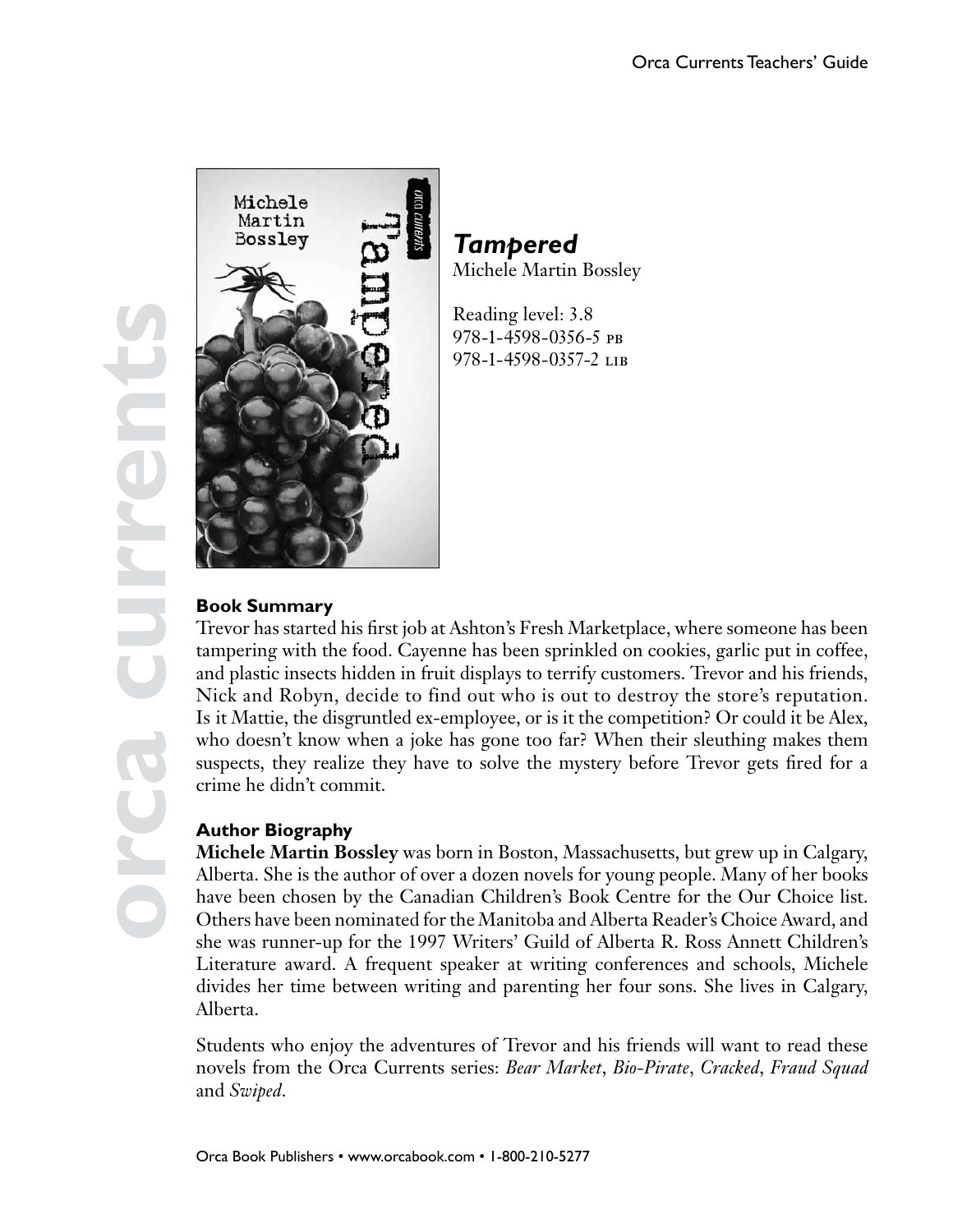## **Connecting to the Text**

### *Character Study*

In chapter 8, Alex tells Trevor that he has a police record for mischief and damage to public property (a police station). He was set up by other boys: "I was the new kid trying to fit in, and I got hung out to dry." Alex worries his record will make him a suspect for the food tampering incidents at Ashton's Fresh Marketplace. Use the following for discussion or writing assignment topics:

- Besides his police record, what other personality traits or behaviors could make Alex a suspect? **Prompt**: he plays practical jokes.
- When Alex tells Trevor about vandalizing the police station, he says, "It was a stupid thing to do." When you consider his past record and that he plays practical jokes, at the end of the novel do you think Alex learns his lesson? Imagine Alex in six months' time. Do you think he'll be pranking or committing crimes to fit in?
- Alex said, "People expect you to prove something when you're new. You can't let them know you're scared when they test you." Robyn said, "You don't have to break the law to make friends" (ch. 11). If Alex were new to your school, what would be a good way for him to make friends?

## *The Writer's Craft*

1. Michele Martin Bossley's use of figurative and descriptive language helps characters come alive for readers. Ask students to consider the following three sentences taken from chapter 1.

*As I walked through the produce department, rice crunched under the slick soles of my new dress shoes.*

(adjectives; onomatopoeia; alliteration)

*I caught my balance, but not before sending the carefully built mountain of apples cascading to the floor.*

(metaphor)

*It stood out in wispy strands like a wild halo around her face, and her gaze was fixed in mean dislike on my boss.* (adjectives; simile)

Now ask students to find three other sentences in the novel which are examples of figurative and descriptive language. There are some excellent examples in chapter 3, when Trevor and Alex try to fool Ms. Thompson, and in chapter 11, when Trevor and Robyn confront Mattie at her home.

2. Describing body language, or non-verbal communication, helps readers understand characters' feelings and relationships. Ask students to read aloud and then act out scenes in the novel where body language is described. How do these descriptions of non-verbal communication help us relate to the characters and what they're going through?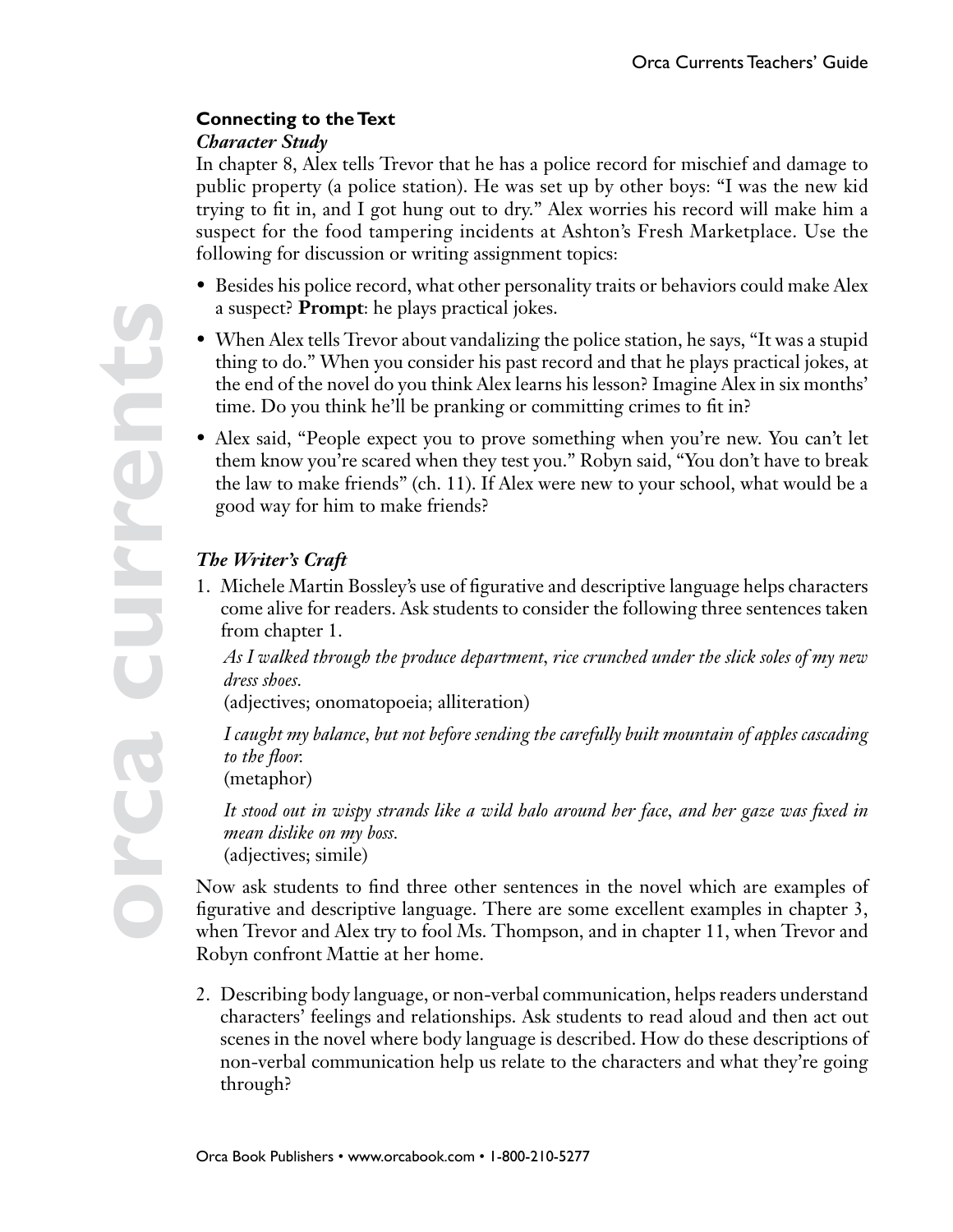- ch. 1 Trevor clenched his fists when Nick gestured to the short guy picking up apples. Trevor said Nick "must have known that I was about to throttle him, job or no job, because he dropped his teasing grin."
- ch. 1 Scott and Mattie argued over her lateness and absenteeism. He used a "placating gesture," while her gaze "was fixed in mean dislike" and "her mouth [was] twisting as if she had swallowed something bitter." Scott goes from sitting to standing just when he fires Mattie.
- ch. 3 Trevor and Alex tried to pass off Lauren's banana bread as their own. Their plan seemed to work until Ms. Thompson made them taste their own banana bread. Begin reading where Alex is described as looking "like a prisoner about to be led to the guillotine." Note non-verbal communications like curling lips, holding breath, spitting, wiping one's mouth, and grimacing.

#### *Building Vocabulary*

Ask students to compare images of grocery store interiors from the early 20th Century and today. (In a search engine, choose "images" with the text "history, grocery stores," or direct students to local libraries or historical societies.) Ideas for student projects are below.

• After collecting and then comparing images of past and present, what are two things that really stand out for you?

**Prompt:** variety of products, fruits and vegetables in and out of season, size of store, ways to pay, etc.

- Imagine you are able to travel back in time and you visit Ashton's Fresh Marketplace in 1913 and again a century later. Write a descriptive paragraph comparing the two, using at least four of the vocabulary words below.
- Imagine, in your mind's eye, that you are a fly on the wall in a 1913 or a present grocery store. What foods are available, and how are they stored or packaged? What do you see? Smell? Hear?
- Create a shadow box of either (or both!) the 1913 or present stores. Incorporate some of the words from the novel below in your project. How do the meanings differ for the words in each of the two shadow boxes?

| aisle    | bulk bins   | display    | groceries         |
|----------|-------------|------------|-------------------|
| apron    | customers   | employees  | plastic bags      |
| bakery   | departments | fruit      | policy on returns |
| produce  | service     | staff room | vegetables        |
| register | soup cans   | uniform    | wooden bins       |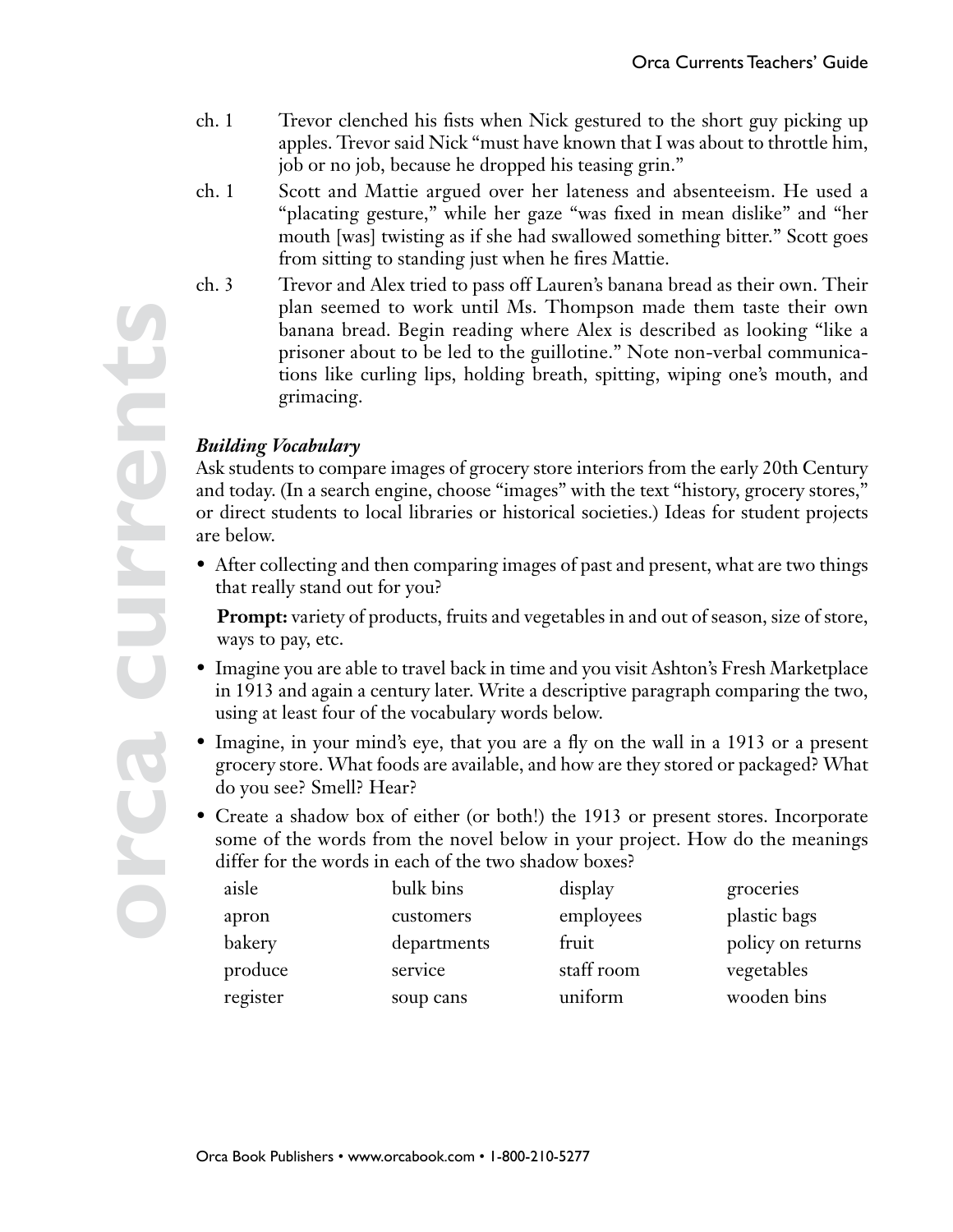#### **Connecting to the Curriculum**

#### *Language Arts*

Use the following sentences from *Tampered* as the first line or theme for a short story, diary entry or skit.

**Option:** Can students place these sentences in the context of the novel? Who is talking, and when did this take place?

- ch. 2 *Adrenaline shot thorough me like an electric jolt.*
- ch. 4 *My whole throat felt like it had been engulfed in fire.*
- ch. 6 *Do you boys want to explain why you marinated your chicken in dish soap?*
- ch. 7 *You're a lot more concerned about how much work this is going to cause than you are about public safety.*
- ch. 10 *Someone tampered with those raspberries…And now it's getting deadly.*
- ch. 11 *We need to start investigating who else might be responsible, so you don't get framed.*

#### *Food and Nutrition*

In Foods class, Ms. Thompson said that "switching ingredients is not only a bad idea when you're trying to make something taste good, it can be dangerous" (ch. 3). Ms. Thompson explained that she is allergic to soy and although she doesn't get a severe reaction, many others do. Later in the novel, Scott changed the labels on cookies which contain peanuts, a common allergen. Ask students to research food allergies, answering the following questions:

- The FDA (American Food and Drug Administration) recognizes eight foods that are common allergens. What are they?
- The FDA recommends that people with food allergies learn to read food labels, avoid offending foods, and recognize early symptoms of allergic reaction. Choose one of the eight common allergen foods and provide a "real life" example for each.
- What is the difference between food allergy and food sensitivity?

### **Connecting to the World**

#### *Topics for Discussion and Discovery*

- 1. In *Tampered*, Scott, the manager of Ashton's Fresh Marketplace, fires Mattie because she repeatedly misses shifts and is often late. Mattie thinks Scott treated her unfairly, arguing, "I've worked here for five years. I've got two kids to support, you know" (ch. 1). Ask students to assess this situation. Should Scott have gone easy on Mattie, or did he do the right thing? Instead of firing her, what other options might he have considered?
- 2. Trevor's friend Alex has a reputation for practical jokes that sometimes go too far. In chapter 2, he places a plastic spider in the grapes at the Marketplace, frightening an elderly customer with a heart condition. Alex says, "It was just a joke…Chill, dude." Are practical jokes ever a good idea? Besides causing a commotion in the store, there were other more far-reaching consequences. Ask students to consider the consequences, discussing possible short- and long-term implications for each.